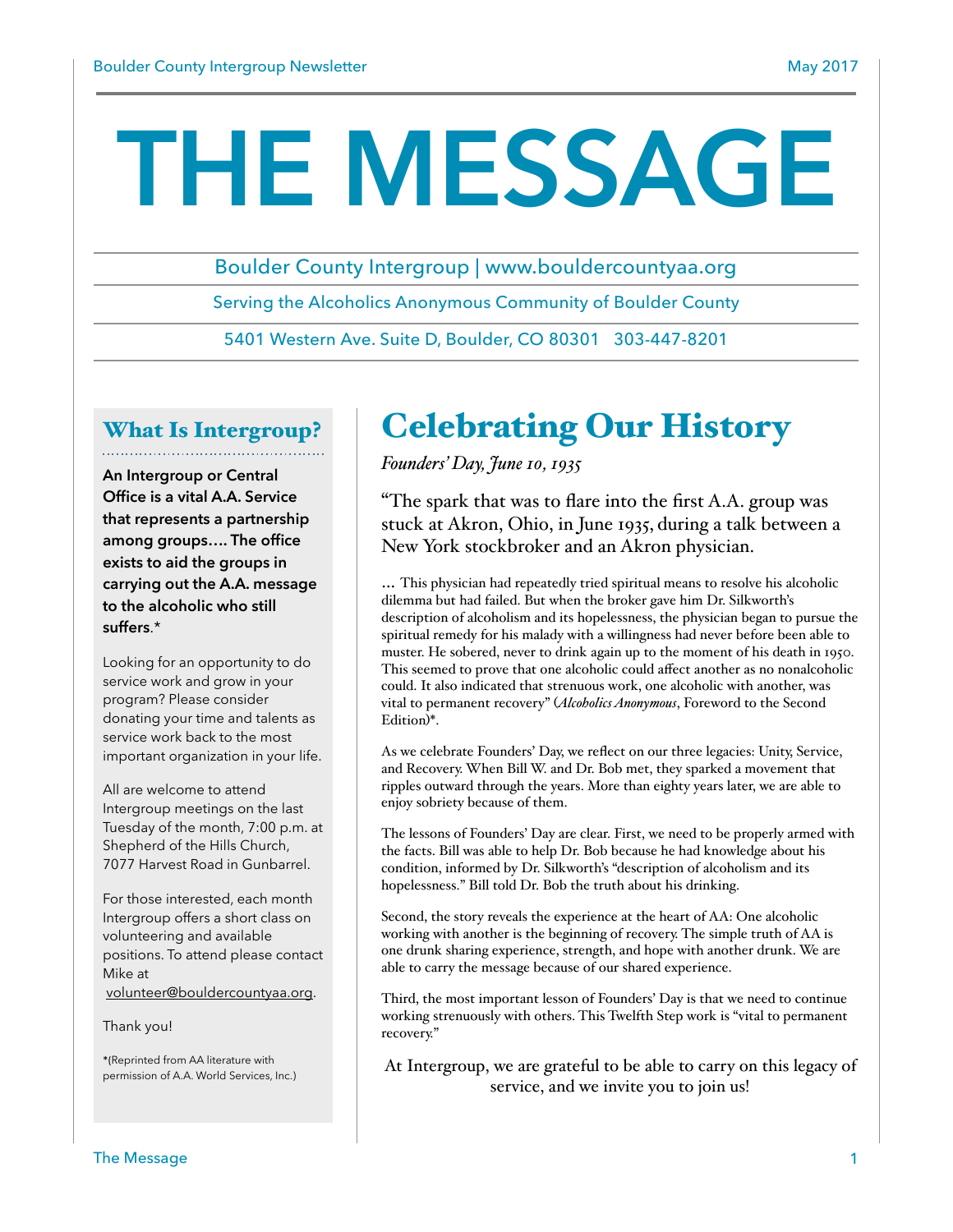# The Steps We Took

#### **Members share experience, strength, and hope.**

#### Honesty and the Fifth Step

The beginning of "How it Works" (Chapter  $\varsigma$ ) tells us that we will need three things in order to make much headway in recovery: honesty, open-mindedness, and willingness. Honesty leads the list for good reason. Until we reach a bottom sufficiently painful enough to allow us to surrender our alcoholic way of life, we spend much of our brain power and emotional energy dodging and weaving through the wake of lies and shady self-deceptions we used to continue to drink. Who among us hasn't made up a story to cover for some alcohol-related way in which we did not show up in a way we had promised or that was expected of us? We were too hungover. We spent the money in a blackout. We cheated on our partners, if only in our imaginations. We made excuses for missing a deadline at work. We behaved badly and lied about why.

The Big Book describes this aspect of alcoholic behavior this way:

"More than most people, the alcoholic leads a double life. He is very much the actor. To the outer world he presents his stage character. This is the one he likes his fellows to see. He wants to enjoy a certain reputation, but knows in his heart he doesn't deserve it.

The inconsistency is made worse by the things he does on his sprees. Coming to his senses, he is revolted at certain episodes he vaguely remembers. These memories are a nightmare. He trembles to think someone might have observed him. As fast as he can he pushes these memories far inside himself. He hopes they will never see the light of day. He is under constant fear and tension—that makes for more drinking."  $(73)^*$ 

When I was first getting sober I had a deeply ingrained belief that if anyone ever really knew all about me, all the terrible things I had said and done, that they would run screaming from the room. It was an unexplored thought, but it drove so much of the way I related to people and the world that I was imprisoned by it. As hard as we try to push our own self-hatred and shame down inside of ourselves, it will be the primary driver of our relationships and behaviors until it comes out. And will likely lead back to drinking.

This is why AA puts so much emphasis on both self-honesty and also honesty with another person, usually through doing a thorough fifth step. There is nothing like the feeling of freedom that comes when we don't have anything to hide—that we can show up wholly as we are and in the face of judgment or accusation from others, peaceful own what is ours. This relief comes more fully into our daily lives as we make the reparations in the ninth step. But the instant relief I found in both just dropping years of deceit and seeing that my sponsor in fact did not run screaming from the room when I took my fifth step transformed me and allowed me to tentatively step into a life where when people told me that they cared about me I could believe them without the internal dialogue of "well if you really knew who I was you wouldn't…"

—Anonymous

# Central Office

Central Office is a primary point of contact for individuals with Alcoholics Anonymous. You may be the first person a newcomer meets! Individuals and groups are needed now to help staff the office. All Central Office volunteers must have at least 9 months of continuous sobriety and receive training.

## *Current Needs*

Karen, office manager, has regular office hours on Tuesdays, Thursdays, and Fridays, 11 am - 2 pm.

Central office is staffed over the lunch hour every week day.

It would be great to have noon time coverage on Saturday. Is your group interested?

We are currently looking for these shifts to be covered:

•Weekdays, 9 - 11 am

Thank you to the volunteers who staff the Central Office! And to the groups who cover shifts: Robbers Roost, Principles Before Personalities, Home Girls, Campus Group, and Eye Openers.

Thank you to the following groups, who made contributions to Intergroup In March 2017: Allenspark Group / ARC Detox / Erie #1 Group / Eye Openers / Fire Without Smoke / Happy Hour / Home Girls / HOW Group / Longs Peak Group / New Hope Group Frederick / Nooners / Only Requirement Group / Rude Group Longmont / Trudging Camels / Tuesday ARC / Wano Group / Wednesday Morning Women's / Women in Sobriety

## **Nightwatch**

Nightwatch volunteers help to answer calls to Central Office during hours when the office is closed. As a Nightwatch volunteer, you have calls forwarded to your phone from 7pm to 7am (or later).

We are currently looking for coverage on Tuesday and Saturday nights.

Nightwatch Coordinator: Aaron [nightwatch@bouldercountyaa.org](mailto:nightwatch@bouldercountyaa.com?subject=)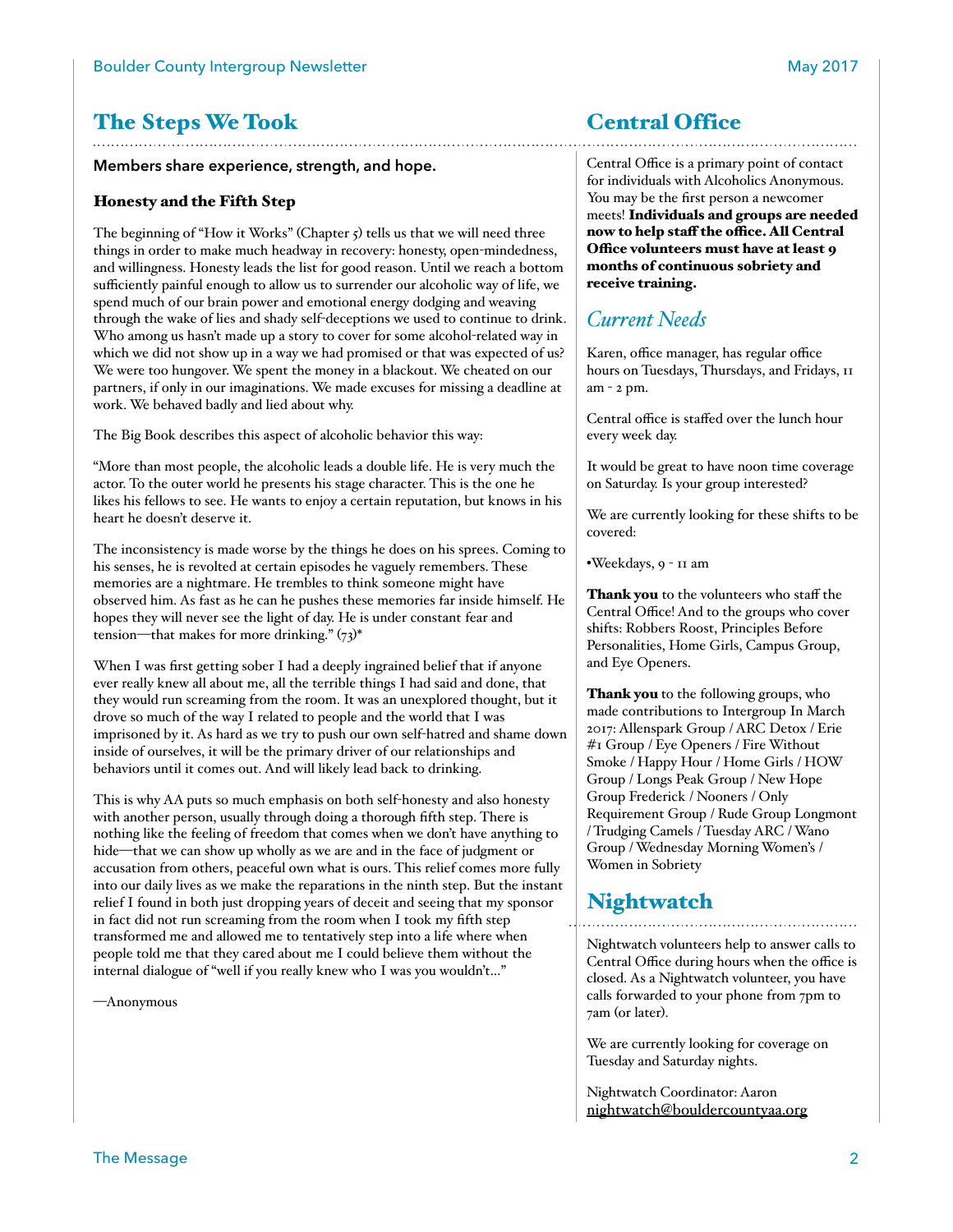# **Boulder County Central Office**

**Our Central Office is the local hub connecting alcoholics to the resources of Alcoholics Anonymous. The volunteer committee that manages our Central Office is called Intergroup.** 

**Boulder County Central Office and Intergroup provide services to AA groups in Districts 24 and 34. There are approximately 125 groups that generate over 184 meetings a week at last count!** 



# **We connect to alcoholics in these important ways:**

#### **1. Central Office facilitates 12 step calls.**

Central Office receives calls and emails from alcoholics needing help. Our 12 step volunteers are available to call on those still-suffering alcoholics who have reached out. Volunteers cover the phones from the office during the day and over night through Night Watch, routing calls directly to our volunteers.

#### **2. Central Office helps alcoholics find meetings.**

Meetings in Boulder County are listed on our website (about 1,000 visits per month) and in printed schedules. We distribute about 4,000 printed meeting schedules each year.

#### **3. Central Office is where you can purchase AA literature and medallions.**

Central Office stocks and sells AA books, pamphlets, and our newsletter, *The Message*, as well as chips commemorating lengths of sobriety.

#### **4. Central Office provides opportunities for service.**

You can contribute by participating in 12 step calls, answering phones at the office, taking a Night Watch shift, and participating in workshops and events.

**5. Through our Bridge the Gap Committee,** Intergroup connects with Boulder County alcoholics returning from treatment who are looking for someone to help them get started in AA.

**6. Intergroup publishes a monthly newsletter,** *The Message* to inform Boulder County alcoholics about local AA events, workshops and other AA news. The Message also publishes personal stories from local AA members.

**7. Intergroup provides workshops on a variety of topics.** Last year, Intergroup sponsored the New Year's Eve party as a way to give Boulder County alcoholics a safe and fun place to celebrate. Our plan is to do this again in 2017!

*Each AA member who contributes their time and other resources, such as financial contributions, carries the message of Alcoholics Anonymous.*